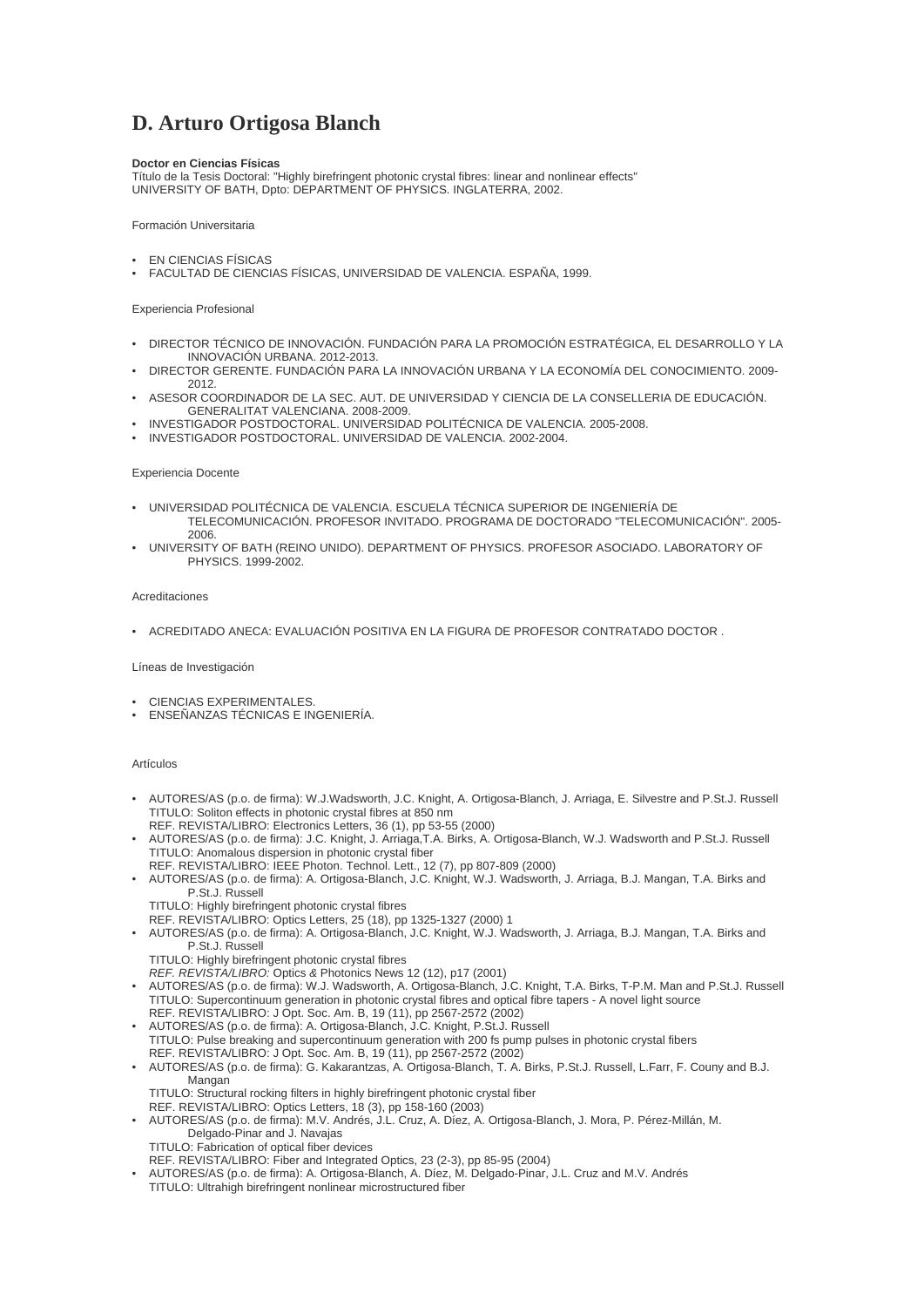REF. REVISTA/LIBRO: IEEE Photonics Technology Letters, 16 (7), pp 1667-1669 (2004)

- AUTORES/AS (p.o. de firma): A. Ortigosa-Blanch, A. Díez, M. Delgado-Pinar, J.L. Cruz and M.V. Andrés *TITULO: Temperature independence of birefringence and group velocity dispersión in photonic crystal fibres REF. REVISTA/LIBRO:* Electronics Letters, 40 (21), pp 1327-1328 (2004)
- AUTORES/AS (p.o. de firma): Y.O. Barmenkov, A. Ortigosa-Blanch, A. Díez, J.L. Cruz and M.V. Andrés TITULO: Time-domain fiber laser hydrogen sensor
- REF. REVISTA/LIBRO: Optics Letters, 29 (21), pp 2461-2463 (2004) • AUTORES/AS (p.o. de firma): E. Silvestre, T. Pinheiro-Ortega, P. Andrés, J.J. Miret and A. Ortigosa-Blanch TITULO: Analytical evaluation of chromatic dispersión in photonic crystal fibers REF. REVISTA/LIBRO: Optics Letters, 30 (5), pp 453-455 (2005)
- AUTORES/AS (p.o. de firma): A. Ortigosa-Blanch, A. Díez, A. González-Segura, J.L. Cruz and M.V. Andrés TITULO: Wavelength-codified fiber laser hydrogen detector
- REF. REVISTA/LIBRO: Applied Physics Letters, 87 (20), 201104 (2005) • AUTORES/AS (p.o. de firma): A. Ortigosa-Blanch y J. Capmany TITULO: Subcarrier multiplexing optical quantum key distribution REF. REVISTA/LIBRO: Physical Review A, 73 (2) 024305 (2006)
- AUTORES/AS (p.o. de firma): A. Ortigosa-Blanch, J. Mora, J. Capmany, B. Ortega y D. Pastor TITULO: Tunable RF-Photonic filter based on an actively mode-locked fiber laser REF. REVISTA/LIBRO: Optics Letters, 31 (6), pp. 709-771 (2006)
- AUTORES/AS (p.o. de firma): J. Mora; A. Ortigosa-Blanch; D. Pastor; J. Capmany
- TITULO: Tunable microwave photonic filter free from baseband and carrier suppression effect not requiring single sideband modulation using a Mach-Zenhder configuration
- REF. REVISTA/LIBRO: Optics Express, 14, pp.7960-7965 (2006) • AUTORES/AS (p.o. de firma): W. D'Oosterlinck, F. Öhman, J. Buron, S. Sales, A. Pérez Pardo, A. Ortigosa-Blanch, G. Puerto, G. Morthier y R. Baets
	- TITULO: All-Optical flip-flop operation using a SOA and DFB laser diode optical feedback combination *REF. REVISTA/LIBRO:* Optics Express, 15, pp.6190-6199 (2007)
- AUTORES/AS (p.o. de firma): J. Cascante-Vindas, A. Diez, J. L. Cruz, M. V. Andrés, E. Silvestre, J. J. Miret, A. Ortigosa-Blanch
- TITULO: Tapering photonic crystal fibres for supercontinuum generation with nanosecond pulses at 532 nm. REF. REVISTA/LIBRO: Optics Communications (in press)

## Conferencias

• AUTORES/AS: W.J. Wadsworth, J.C. Knight, A. Ortigosa-Blanch, J. Arriaga, E. Silvestre, B.J. Mangan and P.St.J. Russell TITULO: Soliton effects and supercontinuum generation in photonic crystal fibres at 850nm TIPO DE PARTICIPACIÓN: Oral CONGRESO: Lasers and Electro-Optics Society 99 (LEOS 99) PUBLICACIÓN: PD 1.5 LUGAR DE CELEBRACIÓN: San Francisco (Estados Unidos) AÑO: 1999 • AUTORES/AS: W.J. Wadsworth, J.C. Knight, A. Ortigosa-Blanch, B.J. Mangan and P.St.J. Russell TITULO: Soliton propagation at short wavelengths in photonic crystal fibres TIPO DE PARTICIPACIÓN: Oral CONGRESO: Conference on Lasers and Electro-Optics / Quantum Electronics and Laser Science Conference 2000 (CLEO/QELS 2000) PUBLICACIÓN: Artículo QFA2 LUGAR DE CELEBRACIÓN: San Francisco (Estados Unidos)  $A\tilde{N}O:2000$ • AUTORES/AS: J.C. Knight, T.A. Birks, B.J. Mangan, W.J. Wadsworth, A. Ortigosa-Blanch, J. Arriaga, E. Silvestre and P.St.J. Russell TITULO: Progress in photonic crystal fiber waveguides TIPO DE PARTICIPACIÓN: Oral (Invitado) CONGRESO: International Workshop on Photonic and Electromagnetic Crystal Structures (PECS) PUBLICACIÓN: Artículo F.1 LUGAR DE CELEBRACIÓN: Sendai (Japón) AÑO: 2000 • AUTORES/AS: W.J. Wadsworth, J.C. Knight, A.Ortigosa-Blanch and P.St.J. Russell TITULO: Soliton propagation at 850 nm and white light supercontinuum generation in photonic crystal fibres TIPO DE PARTICIPACIÓN: Oral CONGRESO: Applied Optics and Opto-Electronics Conference PUBLICACIÓN: Artículo BG.1.17 LUGAR DE CELEBRACIÓN: Loughborough (Reino Unido)  $A\tilde{N}$  $O:2000$ • AUTORES/AS: T.A. Birks, J.C. Knight, B.J. Mangan, A. Ortigosa-Blanch and P.St.J. Russell TITULO: Characterisation of photonic crystal fibers TIPO DE PARTICIPACIÓN: Oral (Invitado) CONGRESO: Symposium on Optical Fiber Measurements PUBLICACIÓN: Páginas 1-6 LUGAR DE CELEBRACIÓN: Boulder, Colorado (Estados Unidos) AÑO: 2000 • AUTORES/AS: W.J. Wadsworth, J.C. Knight, T.A. Birks, A. Ortigosa-Blanch, B.J. Mangan, and P.St.J. Russell TITULO: White light supercontinuum generation in photonic crystal fibres and optical fibre tapers TIPO DE PARTICIPACIÓN: Oral (Invitado) CONGRESO: Mini-Symposium on Applications of Fast, Low Level Light Detection PUBLICACIÓN: Session VI LUGAR DE CELEBRACIÓN: Grasmere (Reino Unido) AÑO: 2000 • AUTORES/AS: A. Ortigosa-Blanch, J.C. Knight, W.J. Wadsworth, J. Arriaga, B.J. Mangan, T.A. Birks and P.St.J. Russell TITULO: Highly birefringent photonic crystal fibres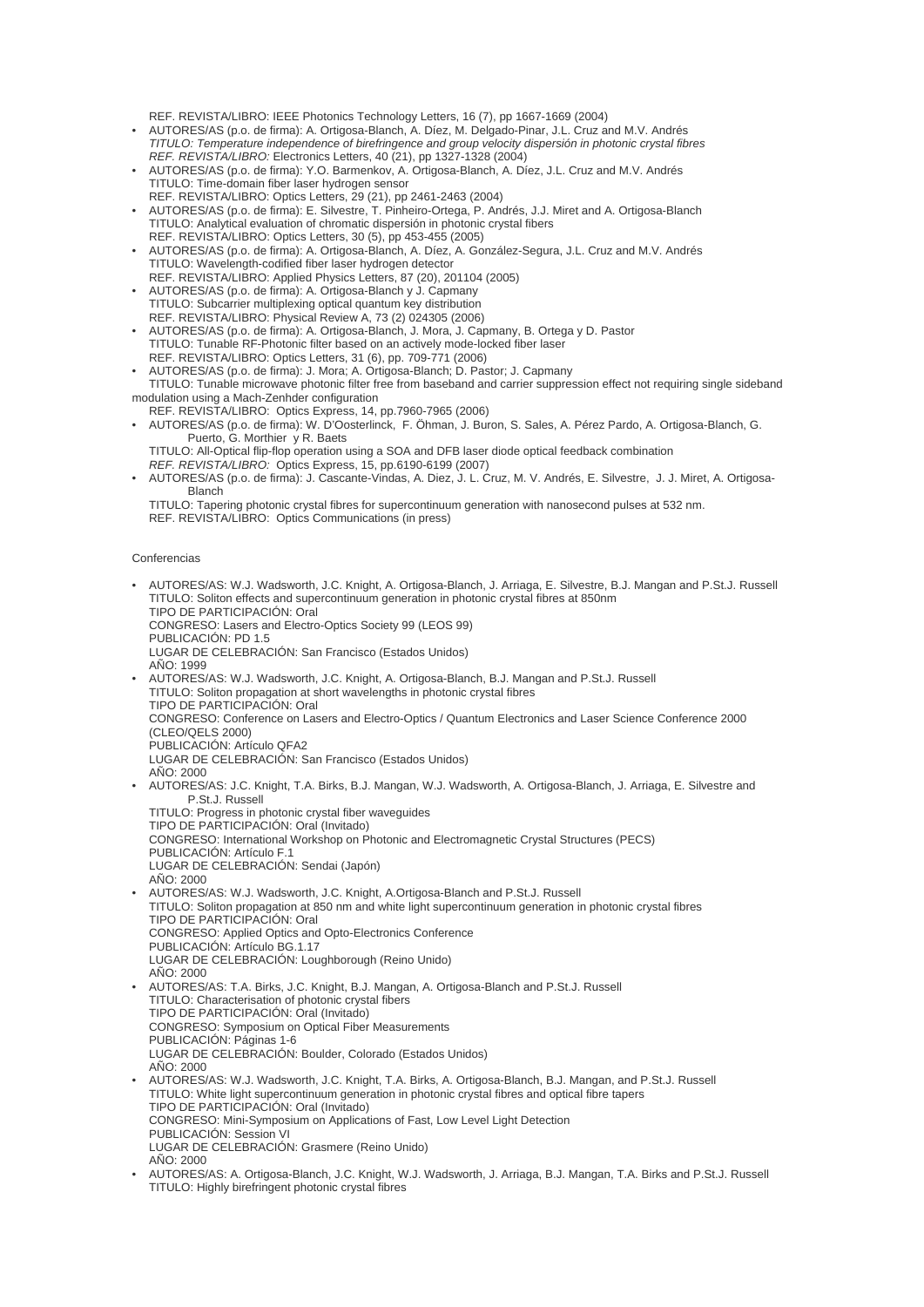TIPO DE PARTICIPACIÓN: Oral (Invitado) CONGRESO: Mini-Symposium on Applications of Fast, Low Level Light Detection PUBLICACIÓN: Session VI LUGAR DE CELEBRACIÓN: Grasmere (Reino Unido)  $A\tilde{N}$  $O:2000$ • AUTORES/AS: A. Ortigosa-Blanch, J.C. Knight, W.J. Wadsworth, B.J. Mangan, and P.St.J. Russell TITULO: Ultrashort pulse propagation in highly birefringent photonic crystal fibres TIPO DE PARTICIPACIÓN: Oral CONGRESO: Conference on Lasers and Electro-Optics / Quantum Electronics and Laser Science Conference 2001, (CLEO/QELS 2001) PUBLICACIÓN: Artículo JTuC LUGAR DE CELEBRACIÓN: Baltimore (Estados Unidos) AÑO: 2001 • AUTORES/AS: A. Ortigosa-Blanch, J.C. Knight, W.J. Wadsworth, B.J. Mangan, and P.St.J. Russell TITULO: Supercontinuum generation in highly birefringent photonic crystal fibres TIPO DE PARTICIPACIÓN: Oral CONGRESO: Conference for Postgraduate Research in Electronics, Photonics, Communications and Software 2001 (PREP 2001) PUBLICACIÓN: Photonics Track LUGAR DE CELEBRACIÓN: Keele (Reino Unido) AÑO: 2001 • AUTORES/AS: W.H. Reeves, W.J. Wadsworth, A. Ortigosa-Blanch, J.C. Knight, and P.St.J. Russell TITULO: Photonic crystal fibres for non linear applications TIPO DE PARTICIPACIÓN: Oral CONGRESO: In-fibre Bragg gratings and special fibres PUBLICACIÓN: 2 páginas LUGAR DE CELEBRACIÓN: Coventry (Reino Unido)  $A\tilde{N}O:2001$ • AUTORES/AS: A. Ortigosa-Blanch, J.C. Knight, and P.St.J. Russell TITULO: Nonlinear effects in highly birefringent photonic crystal fibres TIPO DE PARTICIPACIÓN: Oral CONGRESO: Optics and nonlinear optics of microstructured and nanostructured materials PUBLICACIÓN: Wed 17:00 (14 Nov 2001) LUGAR DE CELEBRACIÓN: Londres (Reino Unido) AÑO: 2001 • AUTORES/AS: A. Ortigosa-Blanch, J.C. Knight, and P.St.J. Russell TITULO: Pulse dynamics in polarisation-maintaining photonic crystal fibers TIPO DE PARTICIPACIÓN: Póster CONGRESO: 13th International Conference in Ultrafast Phenomena PUBLICACIÓN: Póster WD 41 LUGAR DE CELEBRACIÓN: Vancouver (Canada) AÑO: 2002 • AUTORES/AS: P.St.J. Russell A. Ortigosa-Blanch, W.J. Wadsworth and J.C. Knight TITULO: Photonic crystal fibers: Speeding up the ultrafast TIPO DE PARTICIPACIÓN: Oral (Invitado) CONGRESO: 13th International Conference in Ultrafast Phenomena PUBLICACIÓN: Artículo WA 1 LUGAR DE CELEBRACIÓN: Vancouver (Canada) AÑO: 2002 • AUTORES/AS: A. Ortigosa-Blanch, J.C. Knight, and P.St.J. Russell TITULO: Soliton dynamics in polarisation-maintaining photonic crystal fibers TIPO DE PARTICIPACIÓN: Oral CONGRESO: Conference for Postgraduate Research in Electronics, Photonics, Communications and Software 2002 (PREP 2002) PUBLICACIÓN: Photonics Track LUGAR DE CELEBRACIÓN: Nottingham (Reino Unido) AÑO: 2002 • AUTORES/AS: W.H. Reeves, W.J. Wadsworth, A. Ortigosa-Blanch, J.C. Knight, and P.St.J. Russell TITULO: Group velocity dispersion in photonic crystal fibres TIPO DE PARTICIPACIÓN: Oral CONGRESO: Conference for Postgraduate Research in Electronics, Photonics, Communications and Software 2002 (PREP 2002) PUBLICACIÓN: Photonics Track LUGAR DE CELEBRACIÓN: Nottingham (Reino Unido)  $A\tilde{N}$  $O:2002$ • AUTORES/AS: J C Knight, T.A. Birks, B.J. Mangan, A. Ortigosa-Blanch, W.J. Wadsworth, P. St. J. Russell TITULO: Optical fibres using photonic crystals TIPO DE PARTICIPACIÓN: Oral (Invitado) CONGRESO: International Quantum Electronics Conference 2002 / Conference on Lasers, Applications, and Technologies 2002 (IQEC / LAT 2002) PUBLICACIÓN: Artículo QTuM2 LUGAR DE CELEBRACIÓN: Moscú (Rusia) AÑO: 2002 • AUTORES/AS: W.J. Wadsworth, J.C. Knight, R.M. Percival, G. Bouwmans, A. Ortigosa-Blanch, W.H. Reeves and P.St.J. Russell TITULO: Properties and applications of photonic crystal fibres TIPO DE PARTICIPACIÓN: Oral (Invitado) CONGRESO: International Quantum Electronics Conference 2002 / Conference on Lasers, Applications, and Technologies 2002 (IQEC / LAT 2002) PUBLICACIÓN: Artículo QThH1 LUGAR DE CELEBRACIÓN: Moscú (Rusia)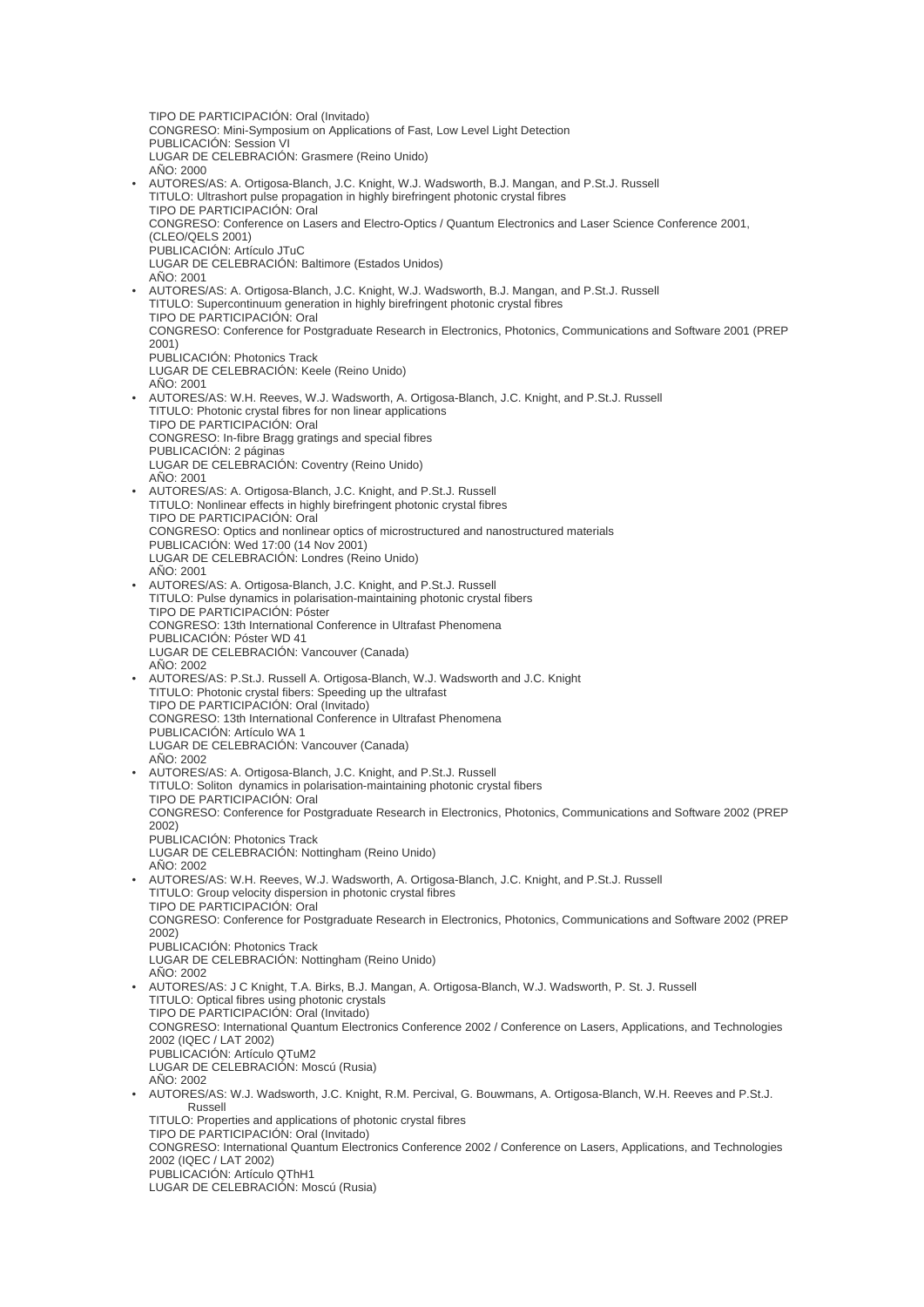AÑO: 2002

• AUTORES/AS: G. Kakarantzas, A. Ortigosa-Blanch, T.A. Birks, J C Knight and P. St. J. Russell TITULO: Rocking filter formation in non photosensitive highly birefringent photonic crystal fibres TIPO DE PARTICIPACIÓN: Oral CONGRESO: 28th European Conference on Optical Communication (ECOC 2002) PUBLICACIÓN: Artículo S1.7 LUGAR DE CELEBRACIÓN: Copenhagen (Dinamarca)  $A\tilde{N}O:2002$ • AUTORES/AS: G. Kakarantzas, A. Ortigosa-Blanch, T.A. Birks, J C Knight and P. St. J. Russell TITULO: Rocking filters in non photosensitive highly birefringent photonic crystal fibres TIPO DE PARTICIPACIÓN: Oral CONGRESO: Photon 2002 PUBLICACIÓN: OP3a.6.5 LUGAR DE CELEBRACIÓN: Cardiff (Reino Unido) AÑO: 2002 • AUTORES/AS: G. Kakarantzas, A. Ortigosa-Blanch, T.A. Birks and P. St. J. Russell TITULO: New trends in photonic crystal fibre research: Micro-structuring along the third dimension TIPO DE PARTICIPACIÓN: Oral CONGRESO: XVIII PCSSP-MS PUBLICACIÓN: Wed 11:15 (18 sep 2002) LUGAR DE CELEBRACIÓN: Heraklion (Grecia)  $A\tilde{N}O:2002$ • AUTORES/AS: M.V. Andrés, J.L. Cruz, A. Díez, A. Ortigosa-Blanch, J. Mora, P. Pérez-Millán, M. Delgado-Pinar y J. Navajas TITULO: Fabricación de components de fibra óptica TIPO DE PARTICIPACIÓN: Oral CONGRESO: 7ª Reunión Nacional de Óptica PUBLICACIÓN: Mar 09:50 (09 sep 2003) LUGAR DE CELEBRACIÓN: Santander (España) AÑO: 2003 • AUTORES/AS: A. Ortigosa-Blanch, A. Díez, M. Delgado-Pinar , J.L. Cruz and M.V. Andrés TITULO: Nonlinear highly birefringent microstructured fibers TIPO DE PARTICIPACIÓN: Poster CONGRESO: Second European Workshop on Optical Fibre Sensors (EWOFS' 04) PUBLICACIÓN: Proceedings of SPIE, Vol. 5502, pp. 354-357 LUGAR DE CELEBRACIÓN: Santander (España)  $A\tilde{N}O:2004$ • AUTORES/AS: A. Ortigosa-Blanch, A. Díez, M. Delgado-Pinar , J.L. Cruz and M.V. Andrés TITULO: Microstructured fiber with ultrahigh birefringence TIPO DE PARTICIPACIÓN: Oral CONGRESO: 30th European Conference on Optical Communication (ECOC 2004) PUBLICACIÓN: Mo4.3.6 LUGAR DE CELEBRACIÓN: Estocolmo (Suecia) AÑO: 2004 • AUTORES/AS: Y.O. Barmenkov, A. Ortigosa-Blanch, A. Díez and M.V. Andrés TITULO: Hydrogen sensor based on Er-doped fiber laser TIPO DE PARTICIPACIÓN: Oral CONGRESO: Photonics North PUBLICACIÓN: Proceedings of SPIE, Vol. 5579 LUGAR DE CELEBRACIÓN: Ottawa (Canada)  $A\tilde{N}$  $O:2004$ • AUTORES/AS: A. Ortigosa-Blanch, A. Díez, M. Delgado-Pinar , J.L. Cruz and M.V. Andrés TITULO: Fibras microestructuradas no-lineales de birrefringencia ultra-alta TIPO DE PARTICIPACIÓN: Oral CONGRESO: Reunión Ibero-Americana de Óptica(RIAO' 04) PUBLICACIÓN: Proceedings of SPIE, Vol. 5622 LUGAR DE CELEBRACIÓN: Porlamar (Venezuela) AÑO: 2004 • AUTORES/AS: Y.O. Barmenkov, A. Ortigosa-Blanch, A. Díez, J.L. Cruz and M.V. Andrés TITULO: Fiber laser hydrogen sensor codified in the time domain TIPO DE PARTICIPACIÓN: Poster CONGRESO: Reunión Ibero-Americana de Óptica(RIAO' 04) PUBLICACIÓN: Proceedings of SPIE, Vol. 5622 LUGAR DE CELEBRACIÓN: Porlamar (Venezuela)  $A\tilde{N}$  $O: 2004$ • AUTORES/AS: A. Ortigosa-Blanch, A. Díez, A. González-Segura, J.L. Cruz and M.V. Andrés TITULO: Fiber laser hydrogen detector codified in wavelength TIPO DE PARTICIPACIÓN: Oral CONGRESO: Internacional Conference on Optical Fiber Sensors PUBLICACIÓN: Proceedings of SPIE, Vol. 5855, Post-Deadline Papers LUGAR DE CELEBRACIÓN: Brujas (Bélgica) AÑO: 2005 • AUTORES/AS: M.V. Andrés, J.L. Cruz, A. Díez, A. Ortigosa-Blanch, D. Zalvidea, P. Pérez-Millán, M. Delgado-Pinar, S. Torres-Peiró y A. González-Segura TITULO: Dispositivos de fibra óptica TIPO DE PARTICIPACIÓN: Oral CONGRESO: 7ª Reunión Española de Optoelectrónica, OPTOEL'05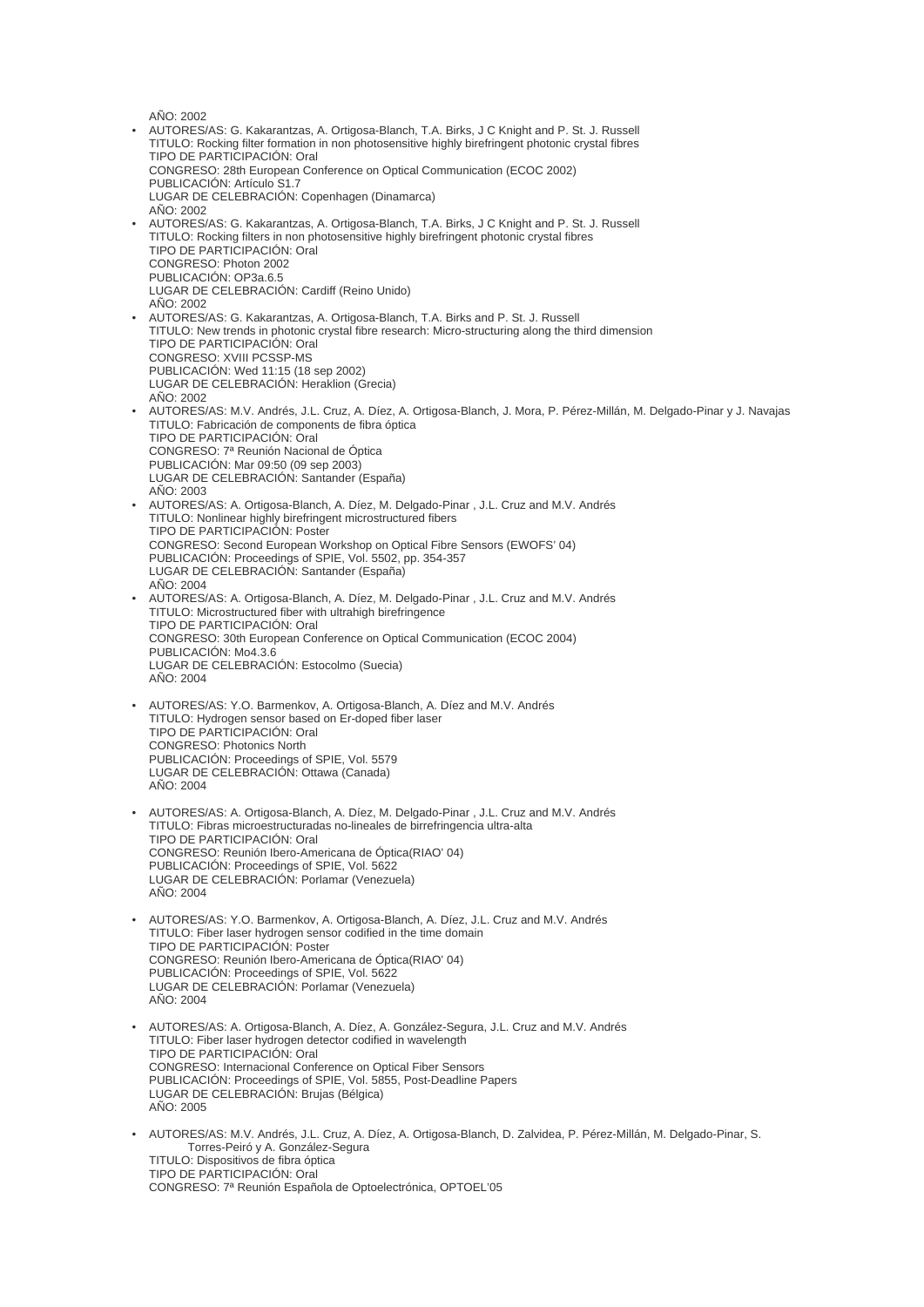PUBLICACIÓN: LUGAR DE CELEBRACIÓN: Elche (España) AÑO: 2005 • AUTORES/AS: J. Capmany, S. Sales, D. Pastor, B. Ortega, P. Muñoz, A. Martinez, R. García-Olcina, M. Manzanedo, P. Beneit, J. Mora, A. Ortigosa-Blanch, I. Gasulla y S. Reíllo TITULO: Dispositivos fotónicos aplicados al campo de las telecomunicaciones y los sensores TIPO DE PARTICIPACIÓN: Oral (Invitada) CONGRESO: URSI 05 PUBLICACIÓN: Actas de la URSI 05, pag. 81 LUGAR DE CELEBRACIÓN: Gandía (España)  $A\tilde{N}O:2005$ • AUTORES/AS: J. Mora, A. Ortigosa-Blanch, D. Pastor y J. Capmany TITULO: Tunable Microwave Photonic Filter Free from Carrier Suppression Effect and Baseband Response not Requiring Single Sideband Modulation TIPO DE PARTICIPACIÓN: Poster CONGRESO: 32nd European Conference in Optical Communications, ECOC 2006 PUBLICACIÓN: We3.P49 LUGAR DE CELEBRACIÓN: Cannes (Francia) AÑO: 2006 • AUTORES/AS: J. Mora, A. Ortigosa-Blanch, D. Pastor y J. Capmany TITULO: Tunable Microwave Photonic Filter Free from Carrier Suppression Effect with Posotive and Negative Coefficients TIPO DE PARTICIPACIÓN: Oral CONGRESO: Internacional Topical Meeting on Microwave Photonics, MWP 2006 PUBLICACIÓN: T2.3 LUGAR DE CELEBRACIÓN: Grenoble (Francia) AÑO: 2006 • AUTORES/AS: J. Cascante, A. Díez, M. Delgado Pinar, A. Ortigosa-Blanch y M.V. Andrés TITULO:Fabricación y procesado de fibras microestructuradas para la generación de supercontinuo TIPO DE PARTICIPACIÓN: Oral CONGRESO: Reunión Nacional de Óptica 2006 PUBLICACIÓN: VP-06 LUGAR DE CELEBRACIÓN: Alicante (España)  $A\tilde{N}$  $O:2006$ • AUTORES/AS: W.D'Oosterlinck, A. Perez Pardo, S. Sales, Geert Morthier,A. Ortigosa Blanch, G. Puerto and Roel Baets TITULO: 1.25GHz repetition rate operation of a SOA-DFB laser diode based all-optical flip-flop TIPO DE PARTICIPACIÓN:Oral CONGRESO: CLEO-EUROPE 07 PUBLICACIÓN: CD6-2-WED LUGAR DE CELEBRACIÓN: Munich (Alemania)  $A\tilde{N}O:2007$ • AUTORES/AS: C. Piñero-Moya, A. Ortigosa Blanch and J. Capmany TITULO: Study of the Intermodulation in Subcarrier Multiplexed Quantum Key Distribution systems TIPO DE PARTICIPACIÓN: Poster CONGRESO: QIPC 07 PUBLICACIÓN: LUGAR DE CELEBRACIÓN: Barcelona (España)  $A\tilde{N}O:2007$ 

## Otros

• PATENTES

- INVENTORES/AS (p.o. de firma): Y.O. Barmenkov, A. Ortigosa-Blanch, A. Díez, J.L. Cruz y M.V. Andrés TITULO: Sensor de hidrógeno de láser de fibra óptica Nº DE SOLICITUD: P200400623 PAÍS DE PRIORIDAD: España FECHA DE PRIORIDAD:08/03/2004 ENTIDAD TITULAR: Universidad de Valencia (UVEG)
- INVENTORES/AS (p.o. de firma): A. Ortigosa-Blanch, A. Díez, J.L. Cruz y M.V. Andrés TITULO: Detector óptico de hidrógeno codificado en longitud de onda Nº DE SOLICITUD: P200402230 PAÍS DE PRIORIDAD: España FECHA DE PRIORIDAD:13/09/2004 ENTIDAD TITULAR: Universidad de Valencia (UVEG)
- INVENTORES/AS (p.o. de firma): A. Ortigosa-Blanch y J. Capmany TITULO: SISTEMA Y PROCEDIMIENTO DE DISTRIBUCIÓN EN PARALELO DE CLAVE CUÁNTICA MEDIANTE MULTIPLEXACIÓN DE SUBPORTADORA Nº DE SOLICITUD: P20060157 PAÍS DE PRIORIDAD: España FECHA DE PRIORIDAD:02/06/2006 ENTIDAD TITULAR: Universidad Poitécnica de Valencia PAISES A LOS QUE SE HA EXTENDIDO: EEUU, JAPÓN, FRANCIA, SUIZA, AUSTRIA, ALEMANIA, REINO UNIDO, BÉLGICA, DINAMARCA, FINLANDIA,GRECIA, IRLANDA, ITALIA, LUXEMBURGO, NORUEGA, PAÍSES BAJOS, PORTUGAL, RUSIA, SUECIA